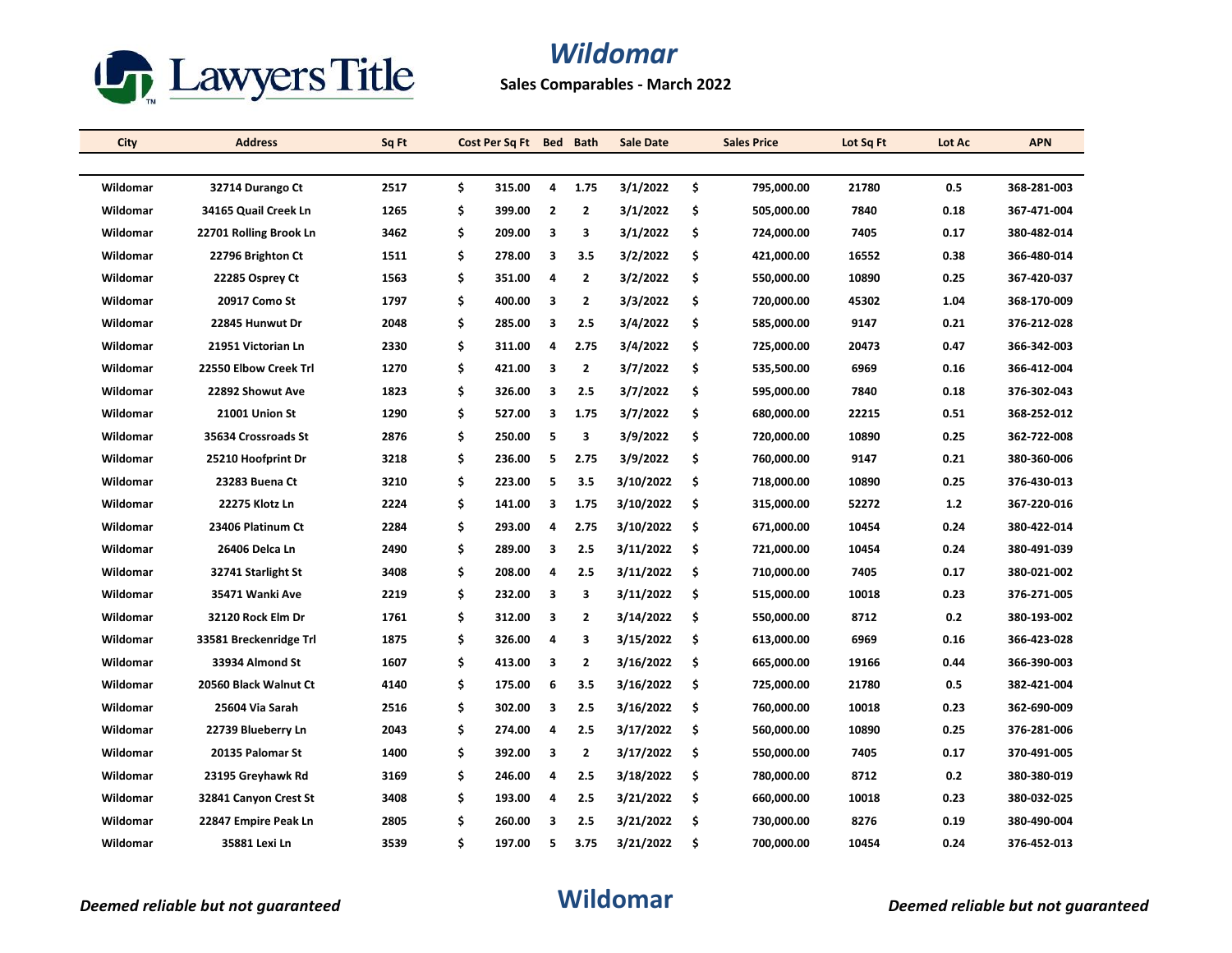

## *Wildomar*

**Sales Comparables - March 2022**

| City     | <b>Address</b>          | Sq Ft | Cost Per Sq Ft Bed |   | <b>Bath</b>    | <b>Sale Date</b> |     | <b>Sales Price</b> | Lot Sq Ft | Lot Ac | <b>APN</b>  |
|----------|-------------------------|-------|--------------------|---|----------------|------------------|-----|--------------------|-----------|--------|-------------|
|          |                         |       |                    |   |                |                  |     |                    |           |        |             |
| Wildomar | 35550 Crest Meadow Dr   | 2934  | \$<br>241.00       | 5 | 2.5            | 3/22/2022        | \$. | 710,000.00         | 8712      | 0.2    | 362-570-033 |
| Wildomar | 35924 Poplar Crest Rd   | 2944  | \$<br>229.00       | 4 | 3.25           | 3/22/2022        | \$  | 675,000.00         | 7840      | 0.18   | 376-501-016 |
| Wildomar | 24661 Teakwood Ct       | 2389  | \$<br>288.00       | 4 | 3              | 3/22/2022        | \$  | 690,000.00         | 5227      | 0.12   | 380-460-017 |
| Wildomar | 23022 Wing Elm Cir      | 2125  | \$<br>181.00       | 3 | 2              | 3/23/2022        | \$  | 385,000.00         | 7840      | 0.18   | 380-183-012 |
| Wildomar | 35689 Aster Dr          | 2459  | \$<br>207.00       | 4 | 2.5            | 3/25/2022        | \$  | 510,000.00         | 7405      | 0.17   | 376-373-008 |
| Wildomar | 22719 Blueberry Ln      | 2157  | \$<br>214.00       | 4 | 2.5            | 3/25/2022        | \$. | 463,000.00         | 7840      | 0.18   | 376-281-003 |
| Wildomar | 23340 Rhinestone Ct     | 3404  | \$<br>217.00       | 5 | 3              | 3/25/2022        | \$  | 740,000.00         | 14374     | 0.33   | 380-422-001 |
| Wildomar | 22973 Sweetbay Cir      | 2972  | \$<br>164.00       | 5 | 3              | 3/25/2022        | \$  | 490,000.00         | 7840      | 0.18   | 380-183-003 |
| Wildomar | 23231 Greyhawk Rd       | 3315  | \$<br>230.00       | 4 | 3.5            | 3/28/2022        | \$  | 765,000.00         | 9583      | 0.22   | 380-380-022 |
| Wildomar | 32496 Shadow Canyon Trl | 2284  | \$<br>302.00       | 4 | 2.75           | 3/28/2022        | \$  | 690,000.00         | 7840      | 0.18   | 380-400-029 |
| Wildomar | 35653 Ruth Ave          | 1823  | \$<br>325.00       | 3 | 2.5            | 3/29/2022        | \$. | 594.000.00         | 8712      | 0.2    | 376-281-009 |
| Wildomar | 35758 Butchart St       | 2728  | \$<br>238.00       | 5 | 3              | 3/30/2022        | \$  | 650,000.00         | 8276      | 0.19   | 362-672-001 |
| Wildomar | 24098 Montecito Dr      | 3300  | \$<br>200.00       | 5 | 3.5            | 3/30/2022        | \$  | 660,000.00         | 9147      | 0.21   | 362-731-004 |
| Wildomar | 35661 Woshka Ln         | 1899  | \$<br>276.00       | 3 | $\overline{2}$ | 3/30/2022        | \$  | 525,000.00         | 9583      | 0.22   | 376-291-024 |
| Wildomar | 35672 Poplar Crest Rd   | 4473  | \$<br>178.00       | 5 | 4.75           | 3/31/2022        | \$  | 798,000.00         | 7840      | 0.18   | 376-481-014 |
| Wildomar | 35520 Wanki Ave         | 2219  | \$<br>290.00       | 4 | 3              | 3/31/2022        | \$  | 645,000.00         | 10018     | 0.23   | 376-272-040 |